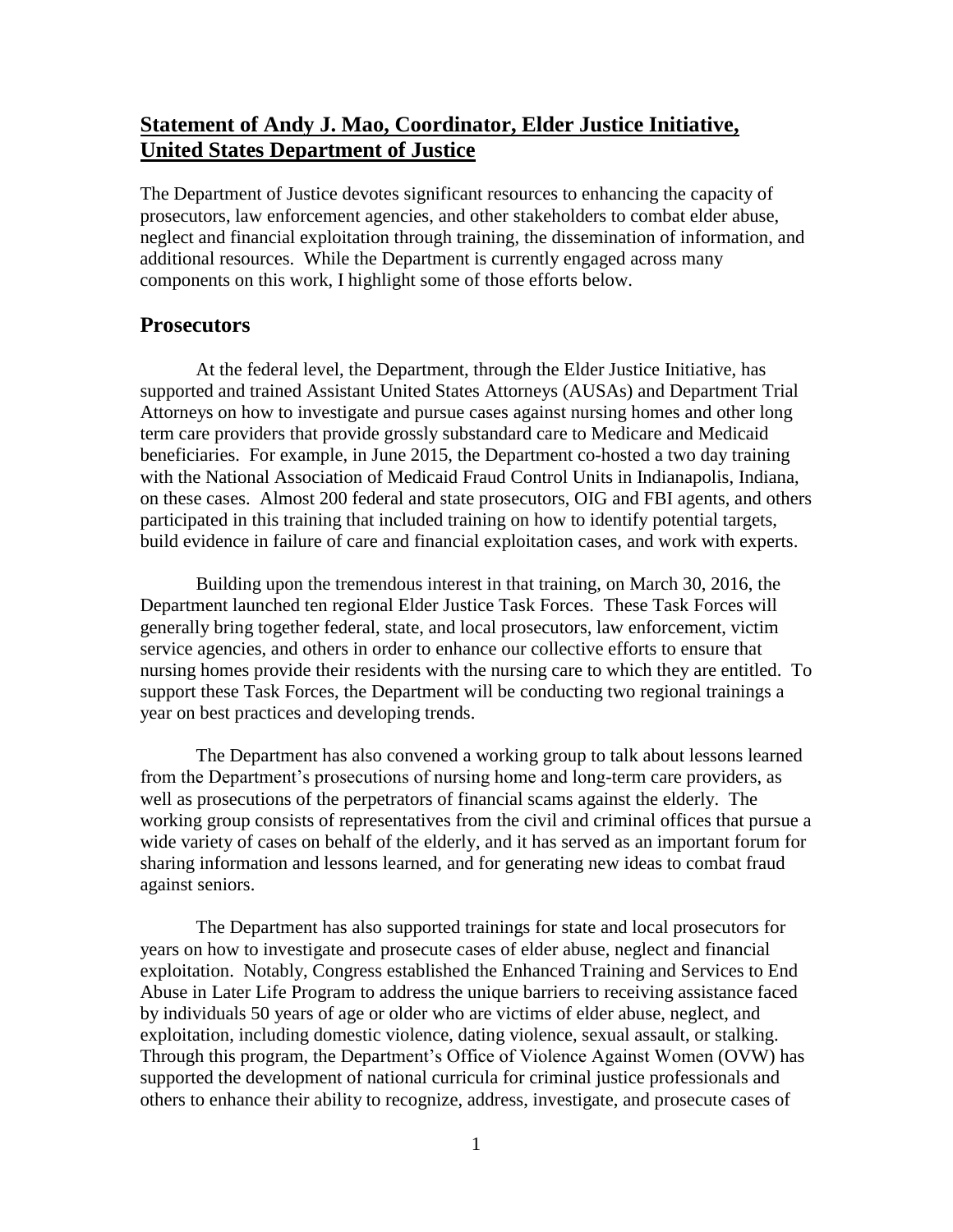elder abuse, neglect and exploitation. Since 2006, OVW has provided grant funding to 77 communities in 37 states and the District of Columbia to provide training for thousands of law enforcement officers, prosecutors, judges, victim service providers, and other professionals who work with older individuals (337 prosecutors, 232 judges, and 8,538 law enforcement officers trained). Since 2013, DOJ has trained state and local prosecutors from 26 states and the District of Columbia through its National Institute on Prosecuting Elder Abuse, an intensive four-day training program that covers the essential elements of bringing an elder abuse or financial exploitation case. And, the Department committed, as part of last year's White House Conference on Aging, to enroll prosecutors from the remaining 24 states by 2017. In addition, since 2007, the Department has provided training for judges and magistrates from federal, tribal, state, territorial, and local courts through its Enhancing Judicial Skills in Elder Abuse Cases Workshop, a three-day judicial institute which covers elder abuse, neglect and exploitation, including domestic violence, sexual assault and stalking.

Moreover, for those prosecutors unable to attend the live training, the Department also has been working with OVW, the National Clearinghouse on Abuse in Later Life, and local prosecutors from around the country to develop a video training series that will be made available through the Department's Elder Justice Website in the fall of 2016. The video series will address the critical elements of an elder abuse prosecution including but not limited to investigation and charging decisions, community resources, the use of experts, and working with older victims. In addition to this video series, other resources (such as an extensive federal and state samples database) are also currently available on the Department's Elder Justice Website.

## **Law Enforcement**

As it has with prosecutors, the Department has also devoted significant resources to developing training and resources for law enforcement on elder abuse, neglect and financial exploitation. As mentioned earlier, the Department has provided grant funding to training over 8000 law enforcement officers since 2006 on elder abuse and financial exploitation. To complement those live trainings, the Department has also developed resources, such as the Elder Abuse Pocket Guide, which the Department's Bureau of Justice Assistance developed with the American Bar Association and released in 2014. The pocket guide provides helpful background information on issues such as types of elder abuse, risk factors, and mandatory reporting; easy to understand explanations on documents or tools that are frequently used to commit elder abuse or financial exploitation (*e.g.,* trusts, wills, deeds, powers of attorney); and actions that justice system professionals should consider if they suspect elder abuse has occurred. Over 13,000 pocket guides have been distributed to over 170 law enforcement agencies to date.

Looking ahead, the Department has begun to explore additional ways to make the training and resources more accessible and available to interested law enforcement personnel unable to participate in the live training. To that end, the Department is working with national law enforcement organizations (like the International Association of Chiefs of Police, National Sheriffs Association, and the International Association of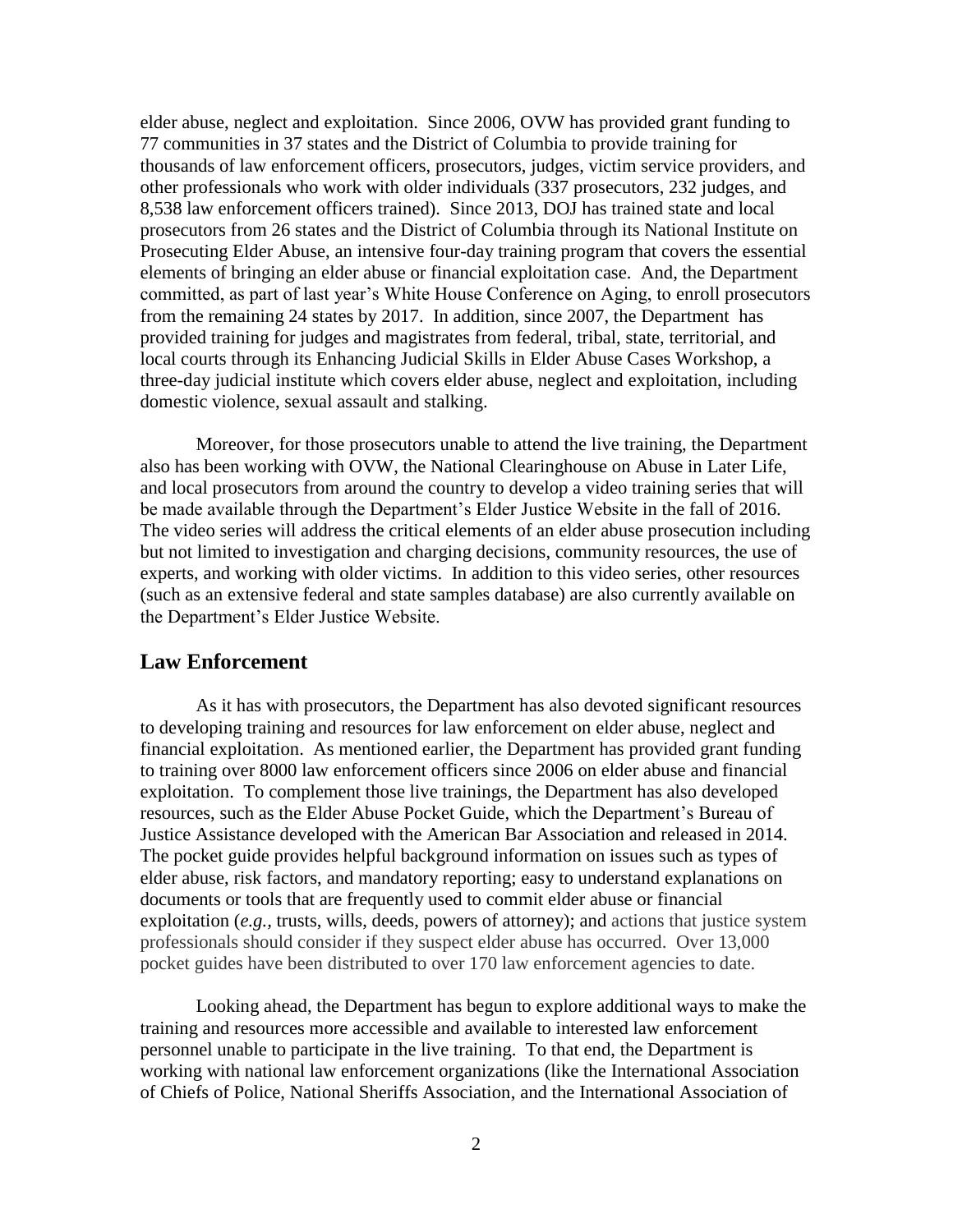Directors of Law Enforcement Standards and Training) to determine what elements of the elder abuse, neglect and financial exploitation training can be provided through webinars, videos, or other online resources. Likewise, given the increased use by law enforcement of handheld devices, the Department is collaborating with the National Center on Elder Abuse on a law enforcement resource app that is expected to launch in 2017.

In addition to helping to support training for state and local law enforcement, the Department has begun training federal agents and crime victim specialists. The Department recently conducted separate training webinars on elder abuse and financial exploitation for AUSAs and victim witness coordinators, as well as the U.S. Postal Inspection Service. Both of these trainings were taped and will be made available for those unable to attend the live webinars on the Department's Elder Justice Website, among other locations. The Department has similar trainings scheduled for the Federal Bureau of Investigation and the Department of Homeland Security in late April and May, respectively.

### **Civil Legal Assistance Services**

The Department has invested significant resources to enhance the capacity of civil legal services providers to identify and address elder abuse and financial exploitation. Civil legal aid agencies are often a frontline responder to elder abuse and ensuring they are sufficiently equipped is critical. To that end, in June 2014, the Department launched a series of free online elder abuse training modules for civil legal service providers. These training modules assist providers with identifying the signs of elder abuse; identifying older adults at risk; understanding legal remedies available to elder abuse victims, and addressing financial exploitation. Since its launch, over 4,125 individuals have registered for training modules, and 6,247 modules have been completed. In January 2015, the Department piloted a five-part webinar, developed in conjunction with the American Bar Association and the National Clearinghouse on Abuse in Later Life, for civil attorneys and legal advocates to address the needs of older victims of domestic violence and sexual assault. Five hundred individuals registered for the webinar.

Further, in September 2015, the Department announced the launch of its Elder Justice AmeriCorps program. The Department of Justice collaborated with the Corporation for National and Community Service on this new grant program in order to provide legal assistance and support services to victims of elder abuse, neglect, and financial exploitation, and to promote pro bono capacity building in the field. The Elder Justice AmeriCorps program, which is intended to complement existing Office for Victims of Crime grants supporting the development of legal assistance networks providing comprehensive, pro bono legal services for victims of crime, and it will consist of a single grant to an intermediary organization that will support approximately 60 fulltime AmeriCorps attorneys or paralegals during the two-year program. In order to help train the Elder Justice AmeriCorps lawyers and paralegals, they will be encouraged to use the online elder abuse training modules, and the Department is working with the American Bar Association's Commission on Law and Aging to develop an elder justice track for this year's National Aging and the Law Conference. This training will be